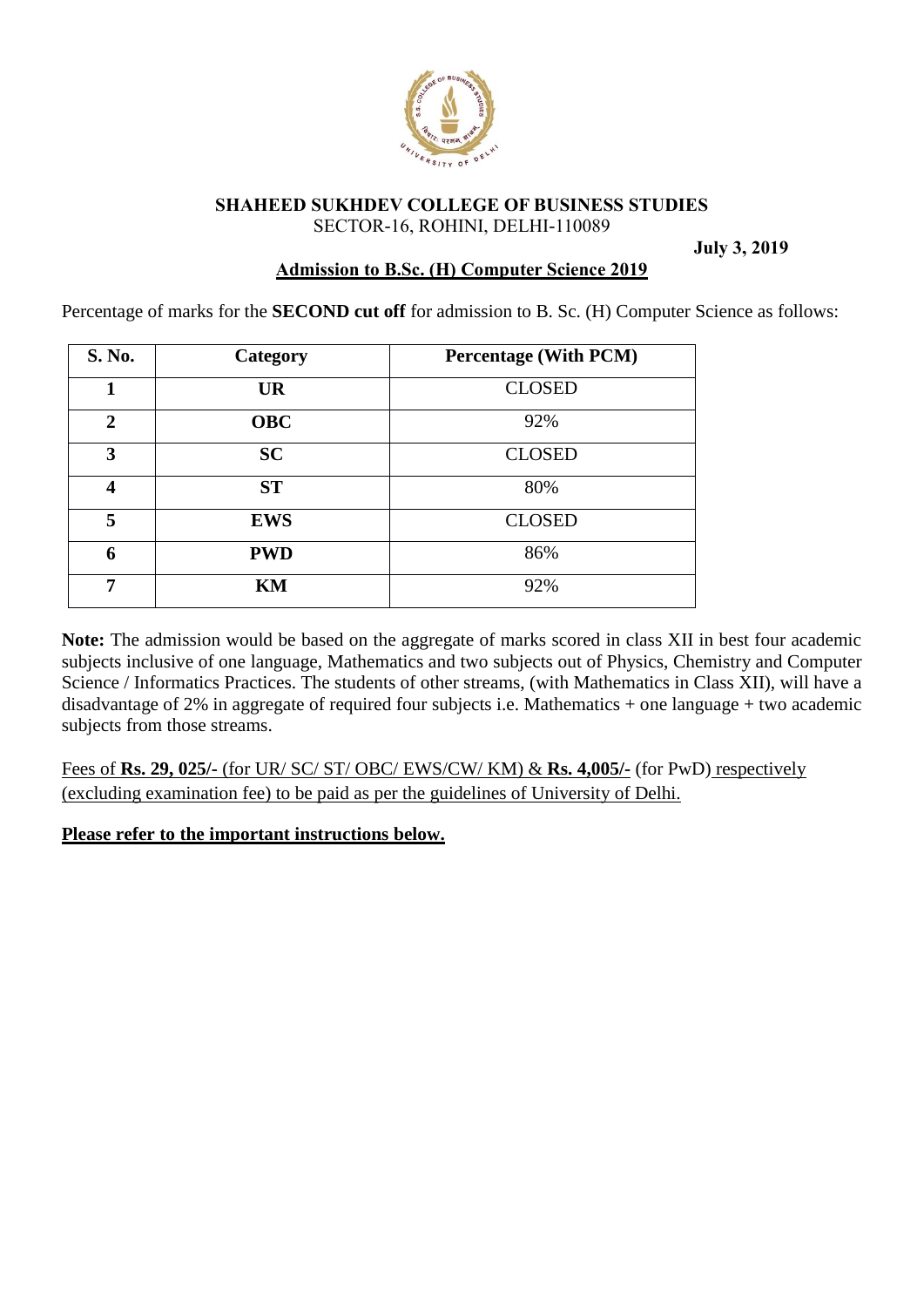

### **SHAHEED SUKHDEV COLLEGE OF BUSINESS STUDIES** SECTOR-16, ROHINI, DELHI-110089

# **Important instructions for the candidate:**

- 1. Document verification will be done **between 9.00 a.m. to 1.00 p.m.** After approval of admission, the applicant has to log on to the undergraduate admission portal to make online admission fee payment.
- 2. The University has decided to accept the **self-attested copies of documents** / papers provided by the students. It is made clear that if any false attestation /falsified records are detected, the student will be debarred from attending any course in the University or its college(s) for next five years and in addition, a criminal case under relevant section of IPC (viz. 470, 471, 474 IPC etc.) will be instituted against him/her, to subject him/her to the requisite criminal proceeding.
- 3. Please fill the college form using the following link, take a print out on the plain paper. Sign and submit it on day of admission/registration. <http://pgtechnos.com/Admission-UG/web/login.php>
- 4. Use the following procedure to fill the undertaking with regard to anti-ragging:
	- a. Log on to [www.antiragging.in](http://www.antiragging.in/) Or [www.amanmovement.org](http://www.amanmovement.org/).
	- b. Fill in the information as desired.
	- c. On successful completion you will receive affidavits, both for Students and Parents, through E mail.
	- d. Take a print out on the plain paper. Sign and submit it on day of admission/registration.
	- e. You may require following information:
		- i. Principal Name: **Poonam Verma**
		- ii. College Phone No. **011-27573446**
		- iii. **Nearest police station name: Police Station K N Katju Marg**

[Address](https://www.google.com/search?client=firefox-b-d&q=police+station+k+n+katju+marg+address&stick=H4sIAAAAAAAAAOPgE-LWT9c3LEnLiS_LMNeSzU620s_JT04syczPgzOsElNSilKLixexqhbk52QmpyoUl4AlFLIVgDixJKtUITexKF0Bqg4AMBqCrVYAAAA&ludocid=11824660848380236243&sa=X&ved=2ahUKEwjS2qXvoonjAhXCv48KHT85CA8Q6BMwA3oECAEQIg): Dr KN Katju Marg, Block G-3, Sector 16, Rohini, Delhi, 110085 [Phone](https://www.google.com/search?client=firefox-b-d&q=police+station+k+n+katju+marg+phone&ludocid=11824660848380236243&sa=X&ved=2ahUKEwjS2qXvoonjAhXCv48KHT85CA8Q6BMwBHoECAEQJQ): 011 2757 1171

iv. **No. of Students in class: 50**

### 5. **Documents required for admission:**

- a. **Original** X Board Examination Certificate, X mark sheet, XII mark sheet, XII Provisional Certificate / Original Certificate along with two sets of self-attested photocopies.
- b. **Three passport size** self-attested photographs.
- c. **Original** certificate issued by the competent authority, to the effect that you belong to OBC (Non-Creamy Layer) category. **The validity of the non-creamy layer certificate shall be for the financial year 2018-19, issued after 31st March, 2019.**
- d. The **Original** category certificate **(along-with three photocopies)** for SC / ST / OBC/ EWS/ PwD /CW / KM (in the name of the Applicant) issued by the competent authority.
- e. Self-attested copy of the **college form** submitted on the college website (filled in point no. 3).
- f. Signed copy of **Anti-Ragging affidavit** by the applicant and the parents separately (filled in point no. 4).
- g. Signed copy of the **college code of conduct** (attached as Annexure 1).
- h. Self-attested copy of the **print out of the form filled on Delhi University admission portal**.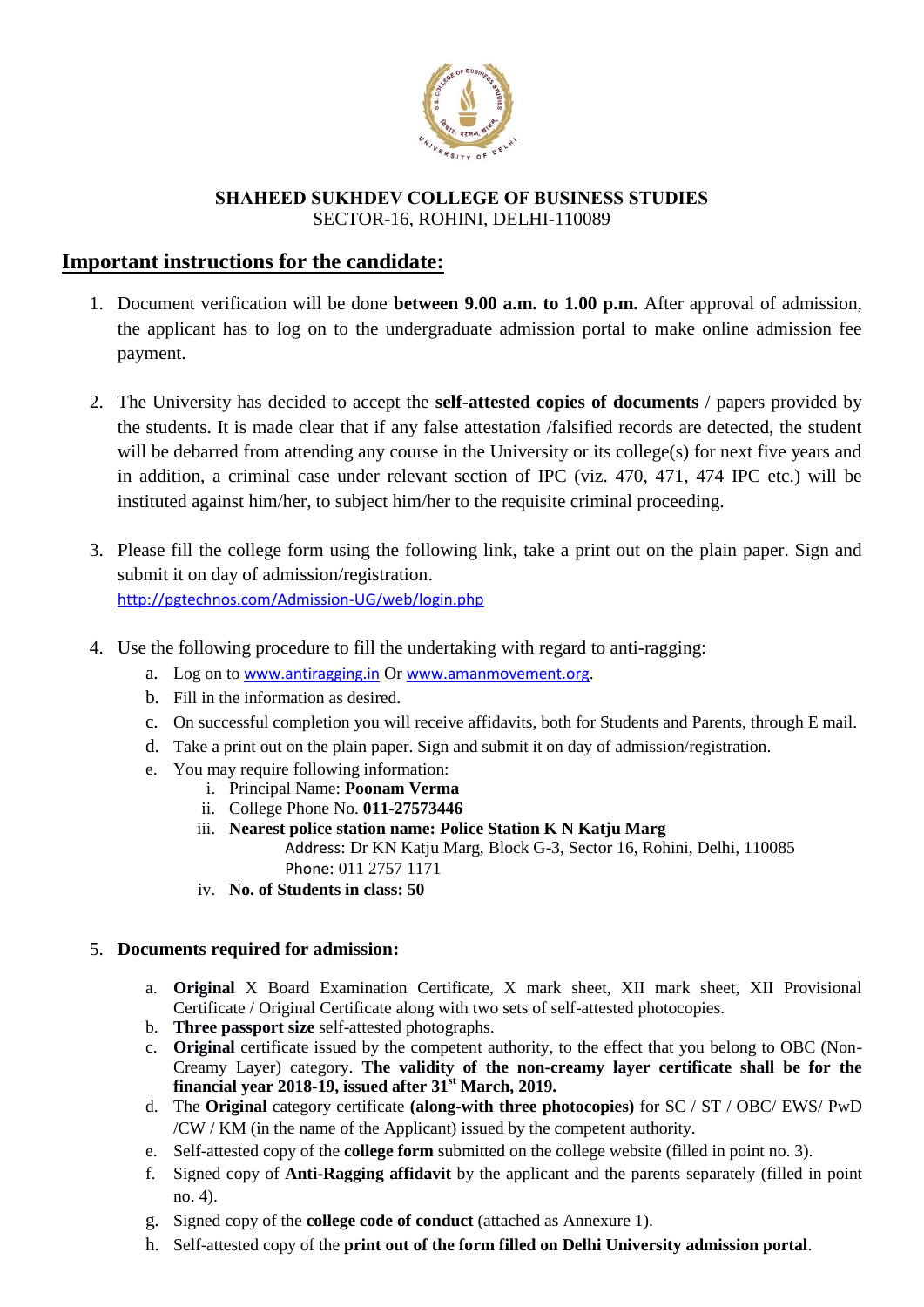

## **SHAHEED SUKHDEV COLLEGE OF BUSINESS STUDIES UNIVERSITY OF DELHI**

# **CAMPUS CODE OF CONDUCT**

1. Students are required to maintain a high standard of discipline. Cases of indiscipline will be dealt with as per the provisions of ordinance XV-B of the University of Delhi.

2. Any student who has been found guilty of indiscipline will automatically lose his/her claim for the award of any prize/merit certificate apart from any other disciplinary action deemed fit by the college authorities.

3. Students are required to be regular in the classes. Students are required to attend 2/3rd of the delivered lectures (including tutorials) and practicals, separately, to be eligible to appear in the University examinations. Parents/Guardians are expected to make frequent inquiries about the attendance of their wards. It is not incumbent on the college to inform the parents/students about the shortage of attendance.

4. Attendance in seminars, special lectures and functions organized by the college is compulsory. Any student who violates this shall be debarred from the college activities and placements.

5. Every student must adhere to the schedule of submission of class assignments, projects and summer training completion certificates.

6. The college would maintain details of the contributions made by a student for credit entry in his/her college leaving certificate. Similarly, the student will invite negative marks in the same certificate for any misconduct/indiscipline.

7. Students are required to carry identity card all the time in the Campus.

8. Ragging in any form is strictly prohibited within the college premises as well as on public transport. Any case of ragging shall be dealt with as per ordinance XV-C of the University.

9. Students will abide by code of conduct as laid down under UGC notification 2016 (Prevention, Prohibition and Redressal of Sexual harassment of women employees and students in higher educational institutions) Regulations 2015. Any case of sexual harassment shall be dealt with as per ordinance XV-D of the University of Delhi.

10. Students are representatives of the college during their entire tenure. Any actions of indiscipline, immorality, an illegal nature, harassment, bad behaviour and suchlike both within and outside the college campus would be dealt with the utmost severity. All students are strongly advised to conduct themselves in a manner befitting a responsible member of the college and the society. Parents/Guardians are expected to and requested to sensitize their ward(s) accordingly.

11. Absence from college due to medical reasons should be followed by submission of medical certificate immediately at the time of joining.

12. Students are required to provide correct and authentic information to the college authorities as and when required. Any change in particulars given at the time of admission should be intimated as and when they occur.